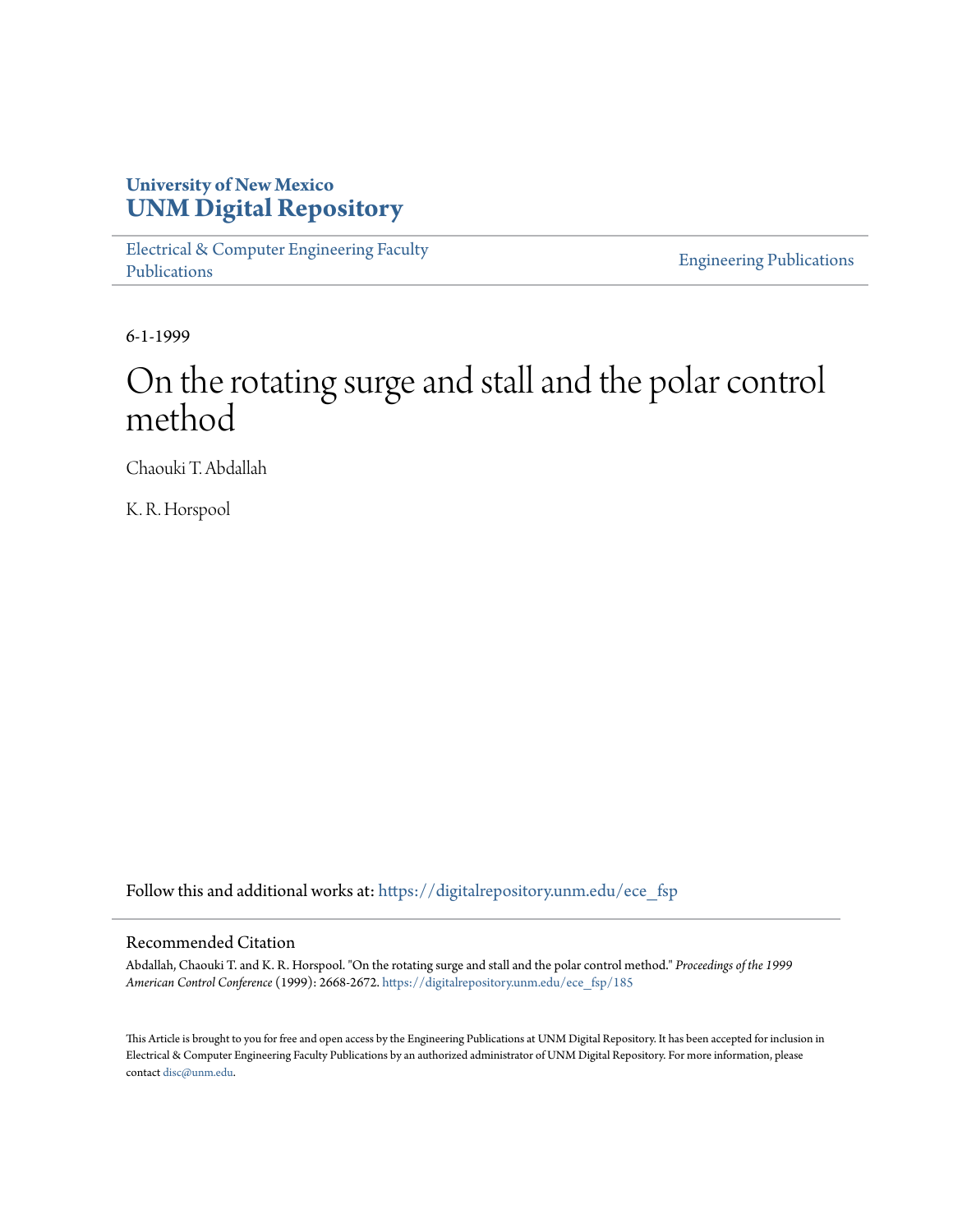# **On the Rotating Surge and Stall and the Polar Control Method**

K. R. Horspool and C. T. Abdallah The University of New Mexico, EECE Dept. Albuquerque, NM 87131, USA **{horspool, chaouki}@eece .urn. edu** 

### **Abstract**

In this paper, the polar controller is applied to the three-state, one-mode Moore-Greitzer Compressor model. **A** benchmark is first established with a backstepping controller. The polar control method is then explained, and compared to the backstepping controller. The polar controller is used successfully to control the surge and stall problem in the presence of both disturbances and uncertainties.

#### **1. Introduction**

The rotating stall and surge control problem in axial flow compressors has been studied in several recent papers **[1]-[3],** and others. The control motivation being that at the maximum efficiency operating condition, the compressor is at an unstable equilibrium, and therefore without sufficient control, the compressor will leave the axisymmetric design flow, and enter either a rotating stall, deep surge, or classic surge. Rotating stall is an inherently twodimensional local compression system oscillation. It manifests itself as a region of severely reduced flow that rotates at a fraction of the rotor speed. Surge is a one-dimensional axisymmetric global compression system oscillation that can cause flameout and engine damage. Traditionally, designers have avoided the problems of rotating stall and surge by accepting a lower efficiency of the compression system.

One model to describe the instabilities of the compressor is the three-state, one-mode Moore-Greitzer model found in [4] and [5]. Several variations exist on the basic model, and in this paper one such variation is used to evaluate the control law required for stabilization. To achieve stabilization, several techniques have been applied by various authors: backstepping [5], nonlinear robust control **[3],** and nonlinear disturbance rejection [2]. These three control techniques will be discussed, and the recently introduced polar control method [6] will be applied, and compared to previous works. The recently published method of stabilizing nonlinear systems via polar control *[6],*  provides an efficient, multistage logic controller with adjustable parameters. The design of the controller is based on a Lyapunov approach using backstepping, where the designer has the freedom to cancel unwanted nonlinearities during backstepping. However, in the standard backstepping approach, one cannot expect to cancel the nonlinearities exactly. Therefore in the polar control design, an error term is defined, and the system is then modified to **re**flect the error and its derivative, making the polar controller robust in the presence of uncertainties.

This paper is organized as follows. Section 2. presents an overview of a benchmark backstepping design for a surge and stall model. Section **3.** presents the polar controller design. Section **4.** deals with controller design for disturbance rejection while section 5. deals with the robust control problem. Finally, our conclusions are given in section 6.

#### **2. Backstepping Design Overview**

The backstepping technique developed in [5] is first reviewed to establish a benchmark for analyzing the control law. To ensure that the controllers are evaluated evenly, the initial conditions used in *[3]*  are used throughout this paper.

The first model utilized is found in equations (2.7), (2.8), and (2.9) of [5], and is duplicated in equation **(1)** below. This model has already been translated to the origin such that the equilibrium state is at  $\psi_e = R_e = 0$ . The control law has also been defined to be  $u = \frac{1}{\beta^2}(\phi + 1 - \Phi_T)$ .

$$
\dot{\phi} = -\psi - \frac{3}{2}\phi^2 - \frac{1}{2}\phi^3 - 3R\phi - 3R
$$
\n
$$
\dot{R} = \sigma R(-2\phi - \phi^2 - R) \tag{1}
$$
\n
$$
\dot{\psi} = u \tag{2}
$$

Where *R,* the normalized stall cell squared amplitude, is restricted to being a nonnegative number. Note that  $\phi$  is the mass flow translated to the origin,  $\Phi_T$  is the mass flow through the throttle, and  $\psi$  is the pressure rise translated to the origin.  $\psi$  is allowed to be negative, but has a lower bound defined by  $\psi = \Psi - \Psi_{c0} - 2$ , where  $\Psi$  is the untranslated pressure rise, and is restricted to being a positive number due to physical limitations.  $\Psi_{c0}$ ,  $\beta$ , and  $\sigma$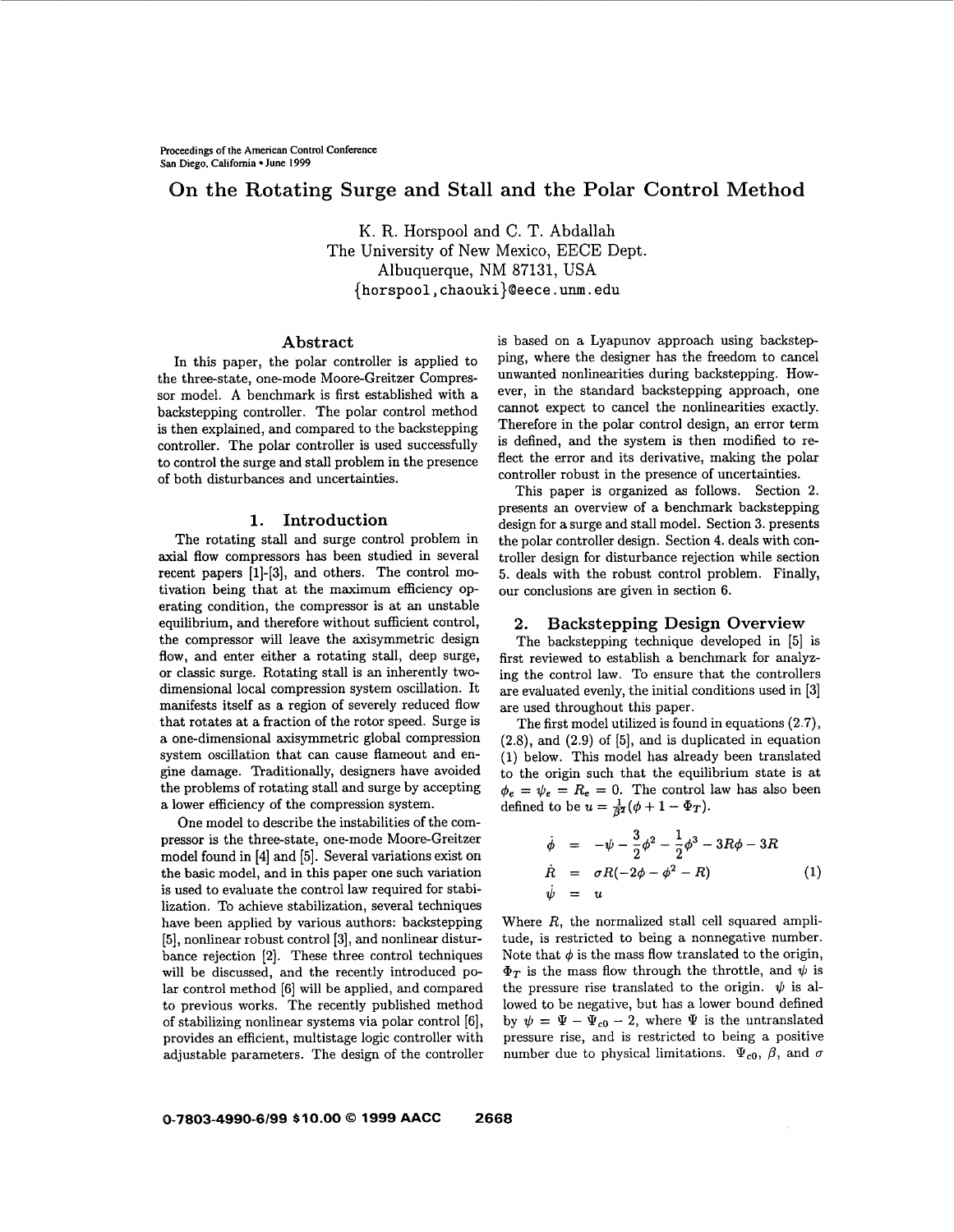are constant parameters and  $\beta$  and  $\sigma$  are required to be positive. Note that  $R = 0$  is an invariant set, and defines a plane. Therefore if the system moves to a state where  $R = 0$ , it will stay on that plane, and the system could be represented as a two state system. This is what Krstić and Kokotović have noted and used to start their design process in the section "Design for No-Stall Model" in *[5].* They have also noted that an upper bound exists for *R* as defined by equation  $(2.11)$  in [5], and have exploited these two properties to simplify their design. By careful examination of (1), it can be seen that once  $\phi$  is forced to the zero state, *R* will follow, and therefore it is not necessary to control *R* directly. This process was started by Krstić and Kokotović and will be used throughout this paper. Following the procedure in *[5]* a control law was found to be

$$
u = (c_2 + c_0)c_0\phi - (c_2 + c_0)\psi - 3(c_2 + c_0)R
$$
  
+ 
$$
3R\left[\left(\frac{\sigma(\sigma + 1)}{2} - c_0\right)\phi - \frac{\sigma^2}{2c_0}\psi\right]
$$
  
- 
$$
3R\left[\sigma\left(\frac{3\sigma}{2c_0} - 1\right)R\right]
$$
 (2)

Where  $c_0 = c_1 + \frac{9}{8}$ ,  $c_1 \geq 0$ , and  $c_2 > 0$  make the system globally asymptotically stable. Note that when  $R = 0$ , the control law reduces to a linear controller. The closed-loop system defined by (1) and **(2)**  was simulated using initial conditions  $\phi_0 = -0.25$ ,  $R_0 = 0.5$ , and  $\psi_0 = 0$ , and system parameters  $\sigma = 3.6$  and  $c_1 = c_2 = 1$ . The results of the simulation are shown in [Figure 1.](#page-3-0)



Figure 1: Krstić and Kokotović's Backstepping Controller, and the control effort **U.** 

#### **3. Polar Control**

In order to implement the polar controller, three steps must be considered on the m-dimensional space  $R^m$ . The first step to consider is the simplex partition of the unit sphere in  $R^m$  into  $m + 1$ partition vectors [SI. Next, the polar partition is established to ensure that an overlapping partition exists on  $R^m$  for  $0 \leq \omega \leq \frac{1}{m}$ ; where  $\omega$  is a sector width parameter that defines the amount of overlap between partitions. Finally, the polar controller is established. In this paper, we will only consider a polar controller for a system with a strict feedback structure; which is in contrast to the embedded polar controller for strict feedback systems. The difference between the two structures is that the former has only one design step, and relies on the strict feedback nature of the system. The latter utilizes strict feedback as well, but develops a controller to directly influence each state of the plant. Effectively the system with one the one-step controller design is used to drive the plant to a stability manifold and once on the manifold the system will stabilize. The embedded polar controller works to directly stabilize each state of the system until the entire plant reaches the desired operating point.

The simplex partition is defined on the mdimensional space, and is a collection of  $m + 1$  unit length vectors  $\{\Pi_1, \Pi_2, ..., \Pi_{m+1}\}$  satisfying the following conditions:

$$
\Pi_i^T \Pi_i = 1, i = 1, 2, ..., m + 1
$$
  
\n
$$
\Pi_i^T \Pi_j = \eta, i \neq j
$$
  
\n
$$
||\Pi_i - \Pi_j|| = d, i \neq j
$$
  
\n
$$
\Pi_1 + \Pi_2 + ... + \Pi_{m+1} = 0
$$
\n(3)

where  $\|\cdot\|$  is the 2-norm. The polar partition of  $R^m$ is defined by the open sets

$$
C_i(\omega) = \left\{ S \in R^m : V_i^T \left( \frac{S}{\|S\|} \right) > \omega, \right\} \tag{4}
$$

where  $\omega > 0, V_i = -\Pi_i, i = 1, 2, ..., m + 1$ . The polar control is defined **as** 

$$
U = K(||S||) \left(\frac{1}{\sum_{i=1}^{m+1} \delta_i}\right) \sum_{i=1}^{m+1} \delta_i \Pi_i \tag{5}
$$

where *m* is the dimension of the control input, and where

$$
\delta_i = \max(\gamma_i, 0) \tag{6}
$$

$$
\gamma_i = V_i^T \frac{S}{\|S\|} - \omega, 0 \le \omega \le \frac{1}{m} \tag{7}
$$

$$
V_i = -\Pi_i; \ i = 1, 2, ..., m + 1 \qquad (8)
$$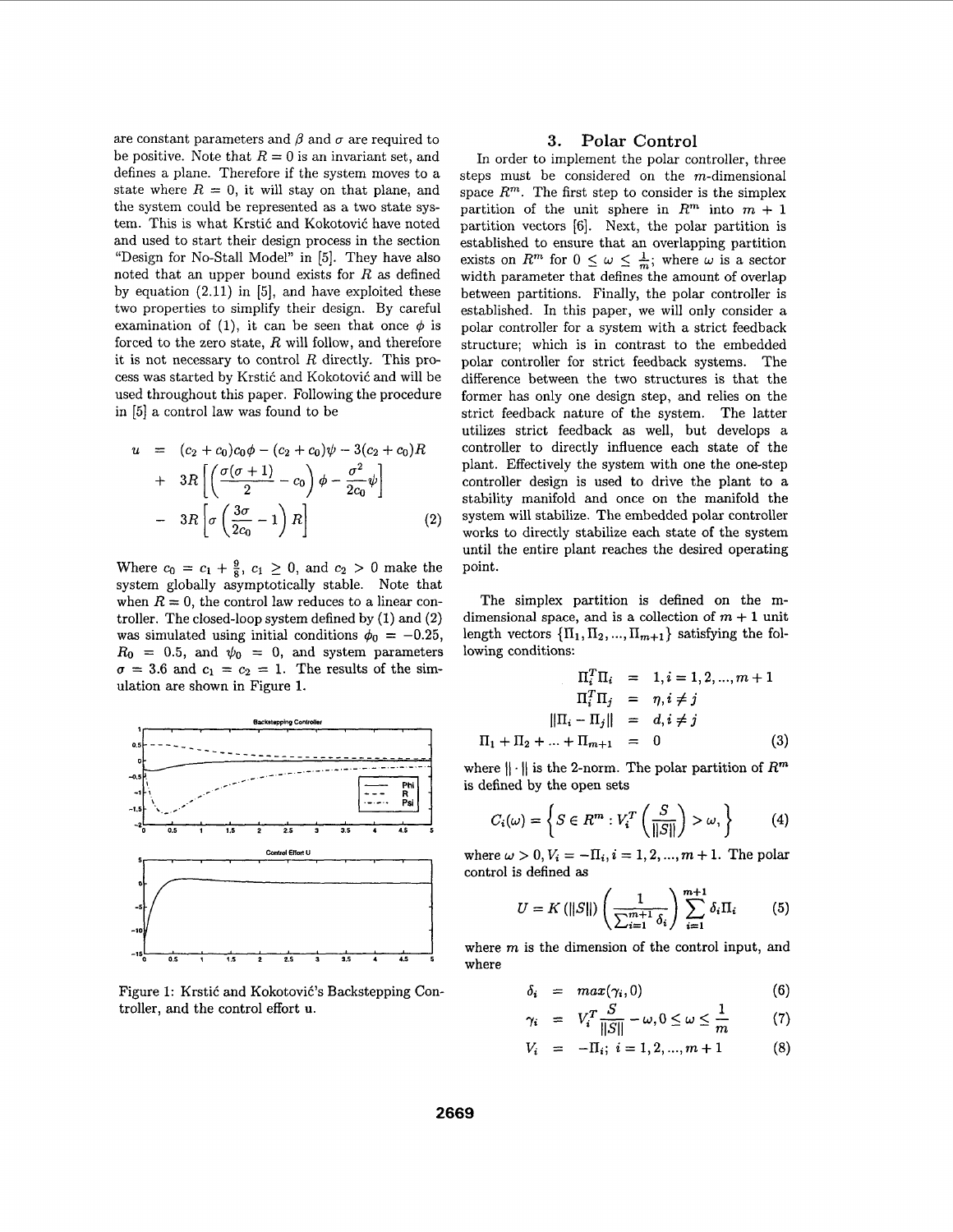<span id="page-3-0"></span>The function  $K(||S||)$  is a monotonically increasing scalar function of  $||S||$ , and the condition on  $\omega$  is to ensure that an overlapping partition exits on  $\mathbb{R}^m$ . While the backstepping controller made use of the knowledge of the nonlinearities of the system, the polar controller does not. The polar controller merely dominates the nonlinearities, and thus provides a degree of robustness. Since the backstepping controller can utilize the nonlinearities to the designer's advantage, the controller can be made to use less control effort than the polar controller, but overall the polar controller can be made more robust.

Using the model of (1) while following the approach used in [5], avoiding cancellations, using the fact that  $R$  has an upper bound, and that  $R$  is negative semidefinite, a polar controller was developed. Letting  $\psi_c = -\frac{3}{2}\phi^2 - \frac{1}{2}\phi^3$ , and noting that  $\psi_c$  can be rewritten as  $-\frac{1}{2}(\phi + \frac{3}{2})^2 \phi + \frac{9}{8}\phi$ , the first equation of model (1) can be transformed into

$$
\dot{\phi} = -\psi_{des}(\phi, R) + \frac{9}{8}\phi - \frac{1}{2}\left(\phi + \frac{3}{2}\right)^2\phi - 3R\phi - 3R
$$

Now letting  $\psi_{des}(\phi, R) = (c_1 + \frac{9}{8})\phi - 3R = c_0\phi - 3R,$ and defining  $S = \psi - \psi_{des}$ , we obtain

$$
\dot{\phi} = -S - c_1 \phi - \frac{1}{2} \left( \phi + \frac{3}{2} \right)^2 \phi - 3R\phi
$$
\n
$$
\dot{S} = c_0 \left[ S + c_1 \phi + \frac{1}{2} \left( \phi + \frac{3}{2} \right)^2 \phi + 3R\phi \right]
$$
\n
$$
+ 3\sigma R \left( -2\phi - \phi^2 - R \right) + U \qquad (9)
$$
\n
$$
\dot{R} = \sigma R \left( -2\phi - \phi^2 - R \right)
$$

Now applying the rules for polar control, and noting that for this particular case  $m = 1$ ,  $V_i$  was chosen such that  $V_1 = 1$  and  $V_2 = -1$ . The term  $K(||S||)$ was chosen to be  $K * ||S||$ , where *K* is a positive real constant that can be varied to increase the gain of the controller. By increasing the gain of the controller, the nonlinearities and any perturbations or disturbances can be dominated by the controller  $U$ , and thus global asymptotic stability is achieved. Using the same values as before for  $\sigma$ ,  $c_0$ , and  $c_1$ , and choosing values of  $K = 1$ , and  $\omega = 0.3$ , the closed loop system was simulated. The initial conditions are the same **as** before, except that the initial condition for S was determined by evaluating  $S = \psi - \psi_{des}$  at  $\psi_0$  and  $\psi_{des,0}$ , and was found to be -1.3. The results of the simulation are shown in Figure 2. There are several comments worth noting about the polar controller. First, it can be shown using Lyapunov techniques that the system is asymptotically stable. Second, notice that the time scale in Figure 2 is twice that in



Figure **2:** Polar Controller, and the control effort U

Figure 1. This was only done to show the richness of the transient behavior with the polar controller; however, both systems show approximately the same levels of decay after **5** seconds of simulation. A third and most important result is that the initial magnitude of the control effort is about **4** times less with the polar controller than with the backstepping controller of [5]. This result is extremely important if one **is** to implement this controller in hardware since the magnitude of the control effort can determine the type of hardware used. Another important result to notice is that while  $\psi$  has a definite lower bound, S does not.

#### **4. Disturbance Rejection**

In [2], Haddad et al. have recognized that one of the main contributors for the system to enter either a rotating stall or surge, is the presence of disturbances. The model becomes in this case,

$$
\dot{\phi} = -\psi - \frac{3}{2}\phi^2 - \frac{1}{2}\phi^3 - 3A^2\phi - 3A^2 + \beta_2\omega_2
$$
  
\n
$$
\dot{A} = \frac{1}{2}\sigma A (-2\phi - \phi^2 - A^2) + \beta_1\omega_1 \qquad (10)
$$
  
\n
$$
\dot{\psi} = u
$$

for the system of [2], and converting to polar form yields

$$
\dot{\phi} = -S - c_1 \phi - \frac{1}{2} \left( \phi + \frac{3}{2} \right)^2 \phi - 3A^2 \phi + \beta_2 \omega_2
$$
  

$$
\dot{S} = c_0 \left[ S + c_1 \phi + \frac{1}{2} \left( \phi + \frac{3}{2} \right)^2 \phi + 3A^2 \phi - \beta_2 \omega_2 \right]
$$

$$
+ 3\sigma A^2 \left( -2\phi - \phi^2 - A^2 \right) + 6A\beta_1 \omega_1 + U
$$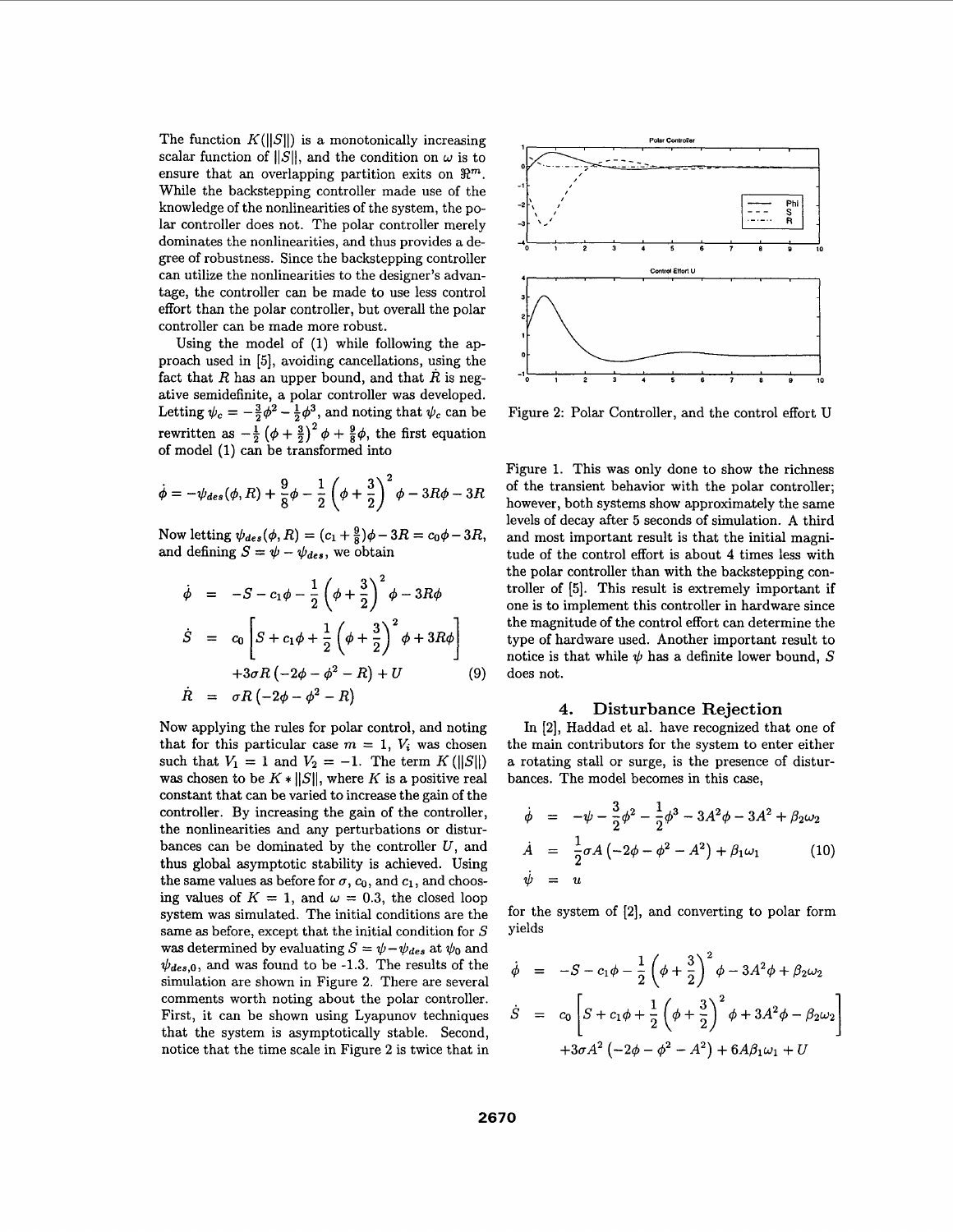$$
\dot{A} = \frac{1}{2}\sigma A (-2\phi - \phi^2 - A^2) + \beta_1 \omega_1 \tag{11}
$$

where  $\beta_1$ ,  $\beta_2$  are positive constants and  $\omega_1$ ,  $\omega_2$  are *L2* external disturbances **as** defined in **[2].** To analyze the system, the same disturbances used in [2] were applied i.e,  $\omega_1 = 0.1e^{-0.5t} \sin t$  and  $\omega_2 =$  $0.5e^{-0.05t}\sin 0.7t$ . Using the model of (1), the control law defined in [5], and adding the disturbance, the system was not able to yield valid results from the ODE integrator. By making the substitution  $R = A^2$ , and forming the system (10), the ODE integrator gave valid results, and after substituting  $R = A^2$  into (2), the system of (10) was simulated as shown in Figure **3.** Note that in **[2],** the control uses



Figure **3:** Backstepping controller with *L2* disturbance, and the control effort **U.** 

a negative *U,* whereas in this paper the control uses a positive *U.* The polar controller of (11) was also able to stabilize the system **as** shown in Figure **4.** Notice that with the disturbance added, the controller effort is larger. The control effort can be reduced and smoothed out by simply increasing the gain of the controller. The gain of the polar controller was increased from  $K = 1$  to  $K = 2$ , as shown in Figure 5. Specific attention is drawn to this result since this is one of the main advantages of the polar controller. By simply increasing the gain of the control law, a level of robustness is achieved, and the disturbance is rejected much easier. While the difference is subtle for this example, it will be shown later that the increase in gain can yield significant reductions. One very important observation is that for the controller in [2], the compressor flow  $\psi$  is highly oscillatory, and takes a long time to die out. With the polar controller, the compressor flow  $\psi$ , has a smaller oscillation frequency and dies out quicker. This is true



Figure **4:** Polar Controller with *L2* Disturbance,and the control effort *U*. Gain  $K = 1$ .

for both values  $K = 1$ , and  $K = 2$ . It can be shown that with higher gains, the compressor flow  $\phi$  will die out quicker with virtually no oscillation. The initial control effort does tend to increase, thus creating a practical upper bound on the size of the gain *K.* Nevertheless, the polar controller is able to reject the disturbances more efficiently than the controller of **[2].** 

#### *5.* **Robust Control**

In this section, the system of (1) is again modified to study robustness, and the polar controller obtained earlier is applied. To obtain the uncertain model, we add the term  $\Delta\Psi$  to the first modified equation where,

$$
\Delta \Psi = k_1 \Pi(\phi) \sin \omega \phi \n\Pi(\phi) = \tan^{-1} [\mu(\phi - a)] - \tan^{-1} [\mu(\phi - b)]
$$

so that,

$$
\dot{\phi} = -\psi - \frac{3}{2}\phi^2 - \frac{1}{2}\phi^3 - 3A^2\phi - 3A^2 + \Delta\Psi \quad (12)
$$

and after transforming to polar form yields the following equations:

$$
\dot{\phi} = -S - c_1 \phi - \frac{1}{2} \left( \phi + \frac{3}{2} \right)^2 \phi - 3A^2 \phi + \Delta \Psi
$$
\n
$$
\dot{S} = c_0 \left[ S + c_1 \phi + \frac{1}{2} \left( \phi + \frac{3}{2} \right)^2 \phi + 3A^2 \phi - \Delta \Psi \right]
$$
\n
$$
+ 3\sigma A^2 \left[ -2\phi - \phi^2 - A^2 \right] + U
$$
\n
$$
\dot{A} = \frac{1}{2} \sigma A \left( -2\phi - \phi^2 - A^2 \right) \tag{13}
$$